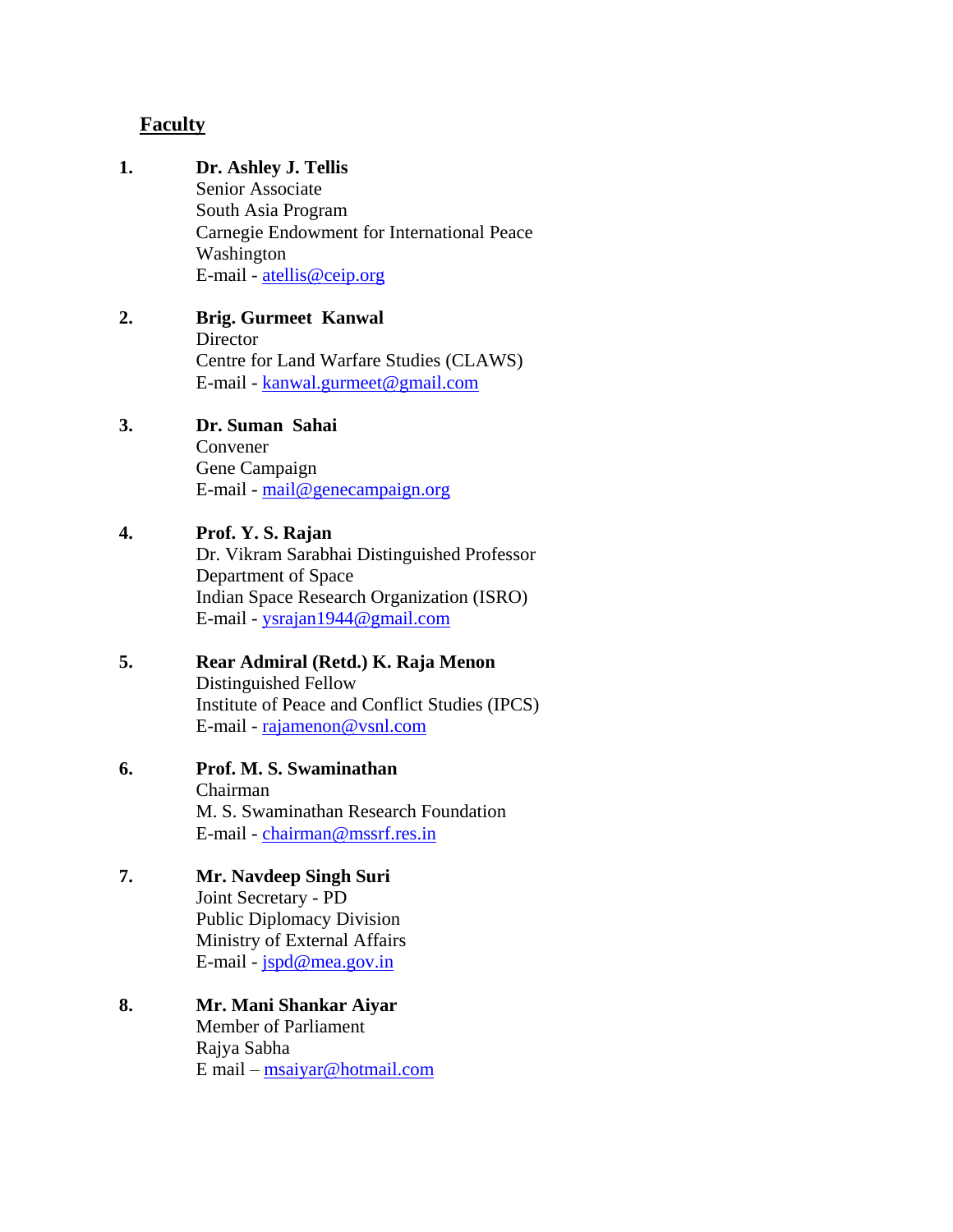- **9. Mr. Manohar Khushalani** Editor-in Chief Stage Buzz E-mail - [stagebuzz@yahoo.com](mailto:stagebuzz@yahoo.com)
- **10. Mr. V. Raghuraman Director** Suzlon Energy Ltd. E-mail - [vr1973@gmail.com](mailto:vr1973@gmail.com)
- **11. Prof. Nitin Desai** Honorary Professor ICRIER E-mail - [desaind@gmail.com](mailto:desaind@gmail.com)
- **12. Amb. Santosh Kumar** External Consultant ICRIER E-mail - [skumar@icrier.res.in](mailto:skumar@icrier.res.in)
- **13. Prof. Nisha Taneja** Professor ICRIER E-mail - [ntaneja@icrier.res.in](mailto:ntaneja@icrier.res.in)
- **14. Mr. Chandrashekhar Dasgupta** Distinguished Fellow The Energy and Resources Institute Delhi E mail – [dasgupta@teri.res.in](mailto:dasgupta@teri.res.in)

#### **15. Prof. Gareth Evans**

Chancellor [Australian National University] Former Minister for foreign Affairs Australia E mail –  $ge@gevans.org$ 

**16. Dr. Sanjaya Baru**

 Editor Business Standard E mail – [sanjaya.baru@bsmail.com](mailto:sanjaya.baru@bsmail.com)

**17. Mr. J. Pande** Former Ambassador of India to Azerbaijan E mail – [jyoti.pande@gmail.com](mailto:jyoti.pande@gmail.com)